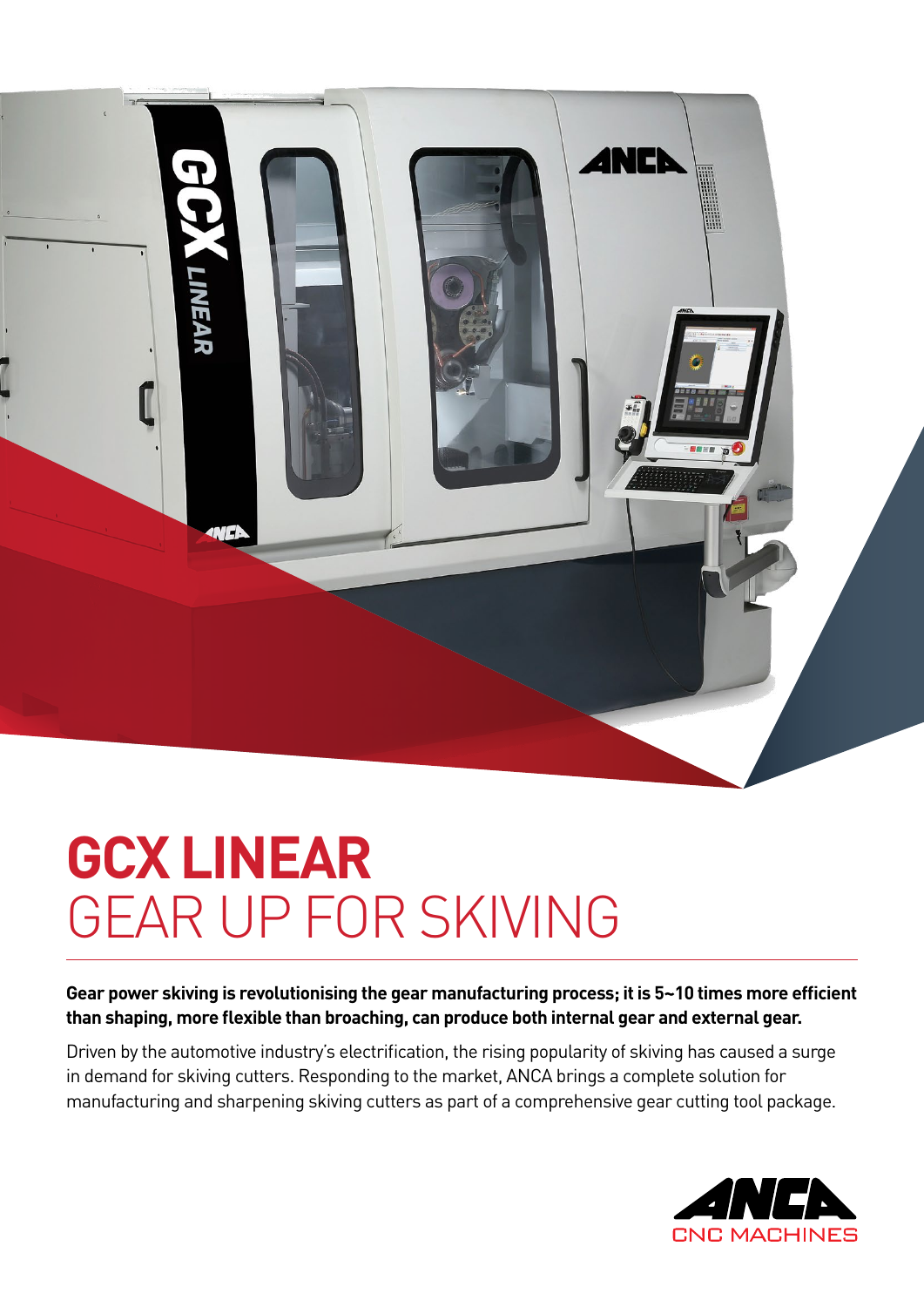# **GCX Linear sets the new standard for producing the highest quality skiving tools in both carbide and HSS. Its onboard tool measurement realised an accurate closed-loop manufacturing process, an industry-first innovation.**

### **GCX Linear solves the challenges for producing high-quality skiving tools:**

| <b>Customer Challenges</b>         | <b>GCX Linear Solution</b>                                                                                                                                                                                                                                                                                                                              |  |  |  |  |
|------------------------------------|---------------------------------------------------------------------------------------------------------------------------------------------------------------------------------------------------------------------------------------------------------------------------------------------------------------------------------------------------------|--|--|--|--|
| <b>Complex geometry</b>            | • GCX Linear comes with parameterised design software, calculate cutter<br>geometry directly from gear parameter, provide collision analysis and<br>grinding simulation.<br>. Support all types of pinion cutters: topping, semi-topping, non-topping and<br>protuberance type skiving cutter and shaper cutter in both solid carbide and<br>HSS.       |  |  |  |  |
| <b>Tight tolerance</b>             | • GCX Linear achieves the DIN AA quality with a suite of breakthrough<br>technologies based on ANCA's flagship TX platform: MTC (Motor<br>Temperature Control), AEMS (Acoustic Emission Monitoring System),<br>high accuracy headstock, large working envelope support tool diameter<br>up to 260mm, LinX linear motor on all linear axis and iBalance. |  |  |  |  |
| <b>Measurement</b>                 | • GCX Linear is the only CNC grinding machine with the industry-first onboard<br>tool measurement, benchmark GMMs don't yet have the correct mathematical<br>model for skiving cutter.<br>· Save customers substantial initial investment on a GMM                                                                                                      |  |  |  |  |
| <b>Dressing complex wheel form</b> | . ANCA's advanced software derives simplified wheel form, enables direct path<br>compensation<br>• AEMS monitor the dressing process with an intelligent machine-learning<br>algorithm to minimise cost and improve efficiency.                                                                                                                         |  |  |  |  |
| <b>Quality control</b>             | • Complete closed-loop production: Grind - Measure - Compensate all inside<br>the machine without the need to unclamp the tool                                                                                                                                                                                                                          |  |  |  |  |
| <b>Knowledge gap</b>               | • Comprehensive training programs to help the engineer/operator to step into<br>the gear cutting tool world<br>. Offer complete process knowledge and help customers to adapt the standard<br>process into their environment.                                                                                                                           |  |  |  |  |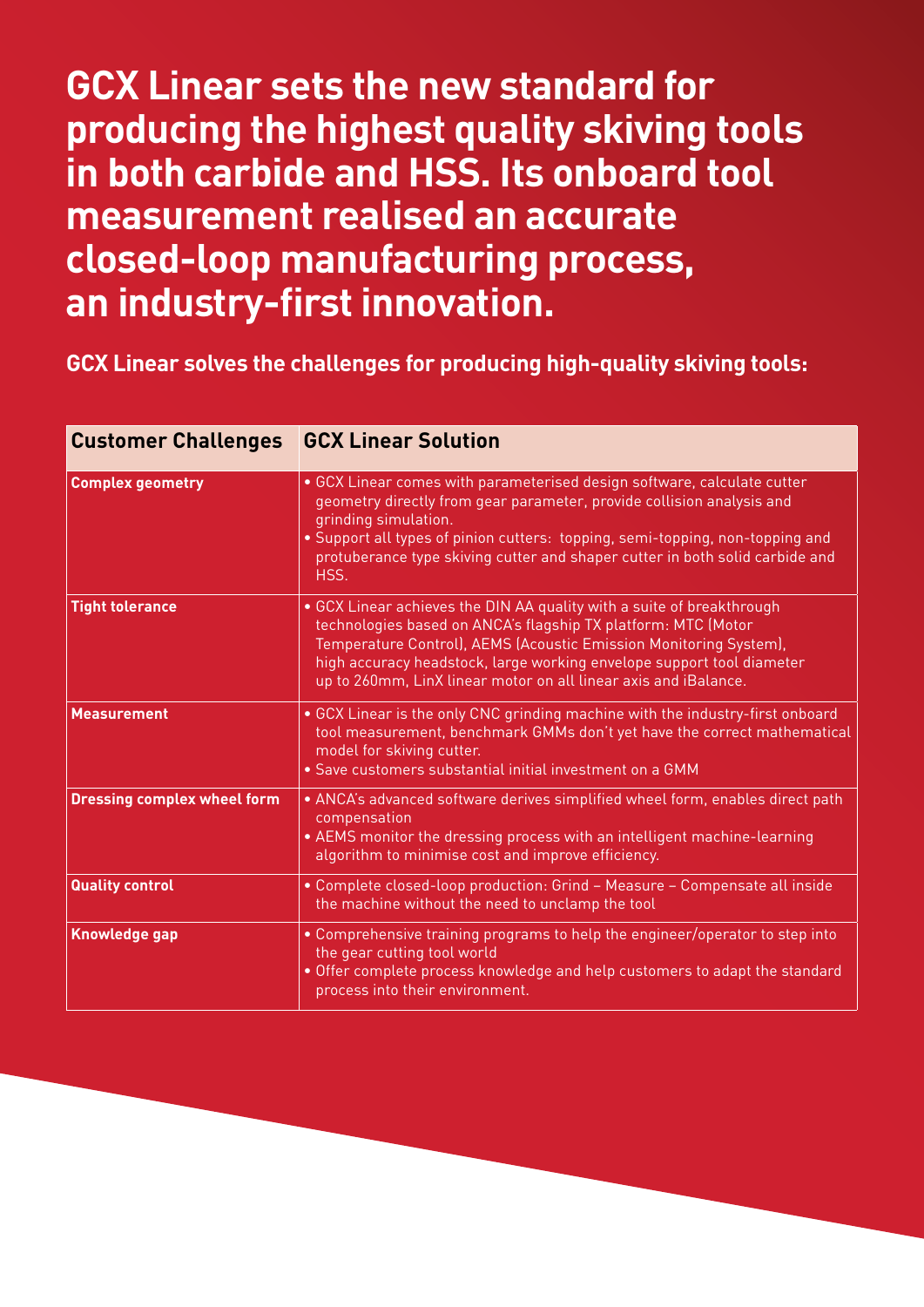

### POWERED BY LINX

#### **OFFERING RELIABILITY AND HIGH PERFORMANCE THROUGH ITS UNIQUE CYLINDRICAL DESIGN**

Our LinX linear motor technology for axis motion (X, Y and Z axes), in conjunction with linear scales, achieves superior precision and performance. Specially designed for a lifetime of operation in harsh grinding environments, the LinX motors have a cylindrical magnetic field which means there is no additional down force on the rails or machine base.

With no temperature variations (meaning no need for a separate chiller unit), and being sealed to IP67, there is minimal wear and tear so that the machine accuracy remains over the lifetime of the machine. The LinX linear motor has higher axis speed and acceleration, leading to reduced cycle times while maintaining a smooth axis motion.

### MOTOR TEMPERATURE CONTROL (MTC)



#### **MTC IS A PATENT-PENDING INNOVATION BUILT INTO THE MOTOR SPINDLE DRIVE FIRMWARE. INTELLIGENT CONTROL ALGORITHM ACTIVELY MANAGES AND MAINTAINS THE TEMPERATURE OF MOTORISED SPINDLES IN THE GCX LINEAR. BENEFITS DELIVERED BY THIS FEATURE INCLUDE:**

- Dramatically reduced machine warmup time, meaning you can start grinding tools sooner, knowing the machine has reached thermal stability - improves productivity and machine utilisation.
- Consistent thermal stability of the spindle over time, regardless of changes in spindle load or speed or spindle cooling coolant temperature - greatly improves the dimensional stability of grinding results.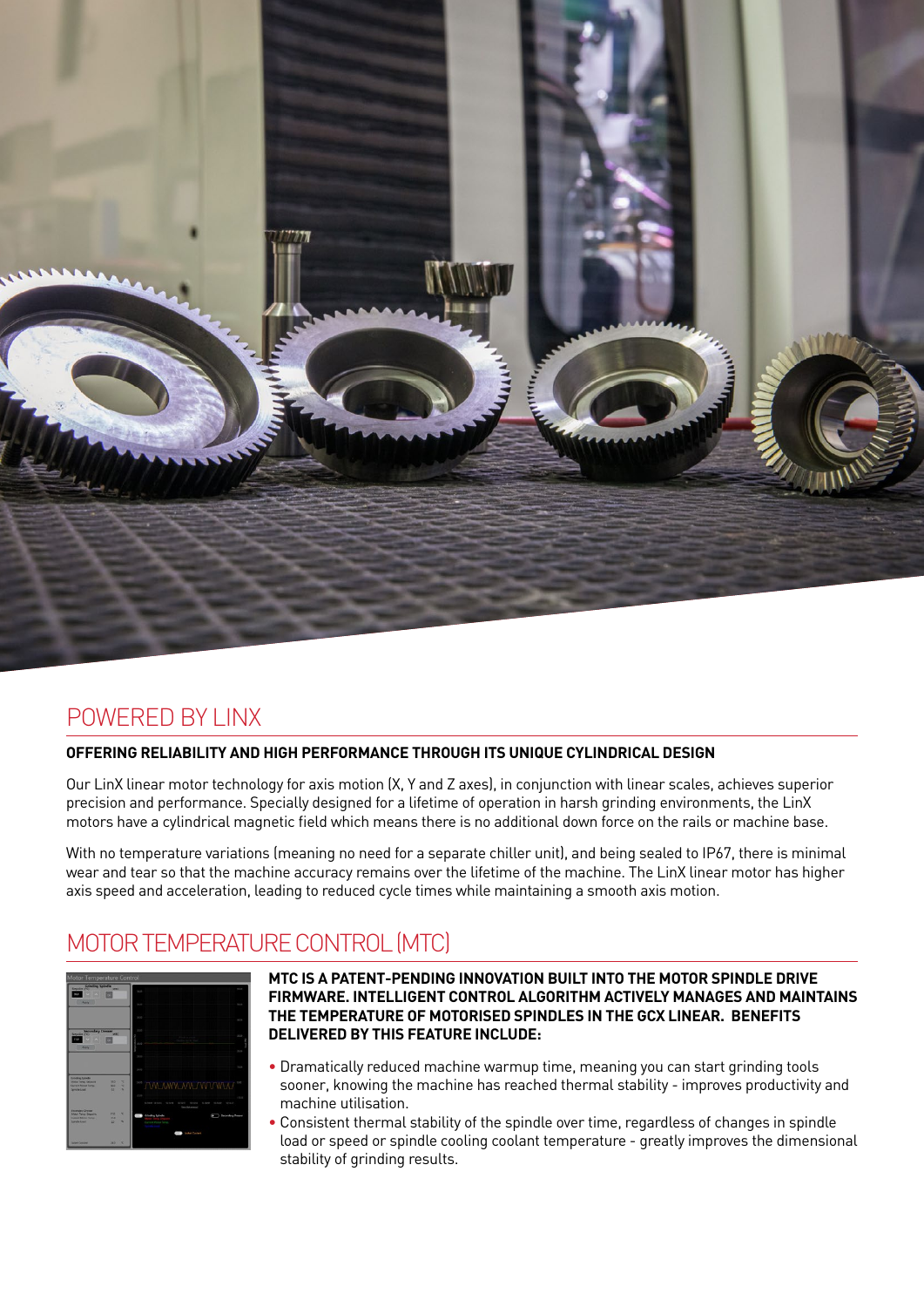#### **BI-SYMMETRICAL GANTRY**

A proven design for ultra-high precision grinding. It keeps the grinding spindle centre of rotation (C-axis) on the machine centreline which delivers superior rigidity and minimises effects of thermal growth.

#### **WHEEL PACK CHANGER**

The GCX Linear features a dual wheel pack changer to cover all grinding operations in one setup. Upgrade to GCXcell with 9 standard wheel packs, and options for up to 24. Coolant manifolds also change with the wheel packs.

#### **LARGE WORKING ENVELOPE**

For tool diameters up to 260mm (10.2"), the GCX Linear gives total flexibility to tackle any job.

#### **POLYMER BASE (ANCACRETE)**

Provides excellent thermal stability and vibration dampening properties delivering grinding process stability and outstanding tool surface finish.

#### **ANCA MOTION CONTROL**

ANCA Motion's latest AM5C CNC and AMD5X servo drives provide all the computing power needed for submicron motion control.

#### **CONTROL PANEL**

Including touch screen, USB ports and space for a standard keyboard. Ergonomic tilt adjust to suit different operators' heights. The handheld remote pendant includes ANCA's MPG Feed to make machine control and setup easier and safer.

#### **COMPACT MACHINE FOOTPRINT**

6

One machine for all grinding operations saves factory floor space compared to having multiple special purpose machines.

# **AUTOMATION**

#### ROBOMATE LOADER

**ANCA's RoboMate robot loader is a versatile and flexible automation solution that is equally efficient on a range of ANCA CNC tool and cutter grinders. Using the accuracy and reliability of the Fanuc robot, RoboMate takes the tool directly from the pallet to the collet in a single grip.** 

- ANCA's own LoaderMate software makes setup and programming simple
- Designed with high levels of safety and ergonomics
- Available with 2 pallets (standard) or 4 pallets (optional)
- Can load tool shank diameters from Ø3 mm (1/8") to Ø32 mm (1 1/4")
- Maximum standard tool length 350 mm (14")
- The size of the loader is L 2379 mm (94") x W 722 mm (28") x H 1865 mm (73")

### GCXcell LINEAR

**GCXcell Linear enjoys all the functions and features of the GCX Linear but has a standard robot loader. With the option of up to 24 wheel packs, multiple wheelsets for different tool sizes or types can be immediately available with zero change over time. Larger wheels also mean longer wheel life and reduced dressing requirements. The result is reduced machine setup and idle time and maximised productive tool grinding time.**

- Offered in two configurations
- Loads wheel packs up to 300mm (12") diameter, together with their coolant manifold
- Loads rotary cutting tools from 3mm (1/8") up to 32mm (1 1/4") diameter shank
- Maximum robot payload 35kg
- Can have custom engineered solutions to include pre and post grinding operations in the GCXcell Linear
- •Offer customized solution for mixed batch gear tool (shaper cutter, skiving cutter, hobs) reconditioning/manufacturing solution

|                                                   | <b>GCX Linear</b>                                   |           |                        | <b>GCXcell Linear</b>                                                                    |                                     |                                      |
|---------------------------------------------------|-----------------------------------------------------|-----------|------------------------|------------------------------------------------------------------------------------------|-------------------------------------|--------------------------------------|
| Wheel packs (one pack can<br>hold up to 4 wheels) | 2                                                   |           |                        | <b>Small cell:</b> 9 standard, 14 optional.<br>Large cell: 9 standard, 14/19/24 optional |                                     |                                      |
| Grinding wheel diameter                           | Max. 203mm [8"]                                     |           |                        | Max. 305mm (12") (on selected wheel packs)                                               |                                     |                                      |
| Tool Loader                                       | RoboMate (option)                                   |           |                        | Included                                                                                 |                                     |                                      |
| *Loader Tool Capacity                             | Shank Diameter 2 Pallet<br>12mm<br>20 <sub>mm</sub> | 120<br>40 | 4 Pallet<br>360<br>120 | Shank Diameter<br>12mm<br>20 <sub>mm</sub>                                               | Small cell<br>2 Pallet<br>120<br>40 | Large cell<br>4 Pallet<br>360<br>120 |
| <b>Tool Load Time</b>                             | 15 <sub>sec</sub>                                   |           |                        | $20 \text{ sec}$                                                                         |                                     |                                      |
| Machine Power Requirement                         | 25kVA                                               |           |                        | Machine: 25kVA +. Cell: 3kVA                                                             |                                     |                                      |
| Machine Weight                                    | 8500kg (16,500 lbs)                                 |           |                        | Machine: 8500kg (16,500 lbs) +. Cell: 2500kg (5500lbs) max                               |                                     |                                      |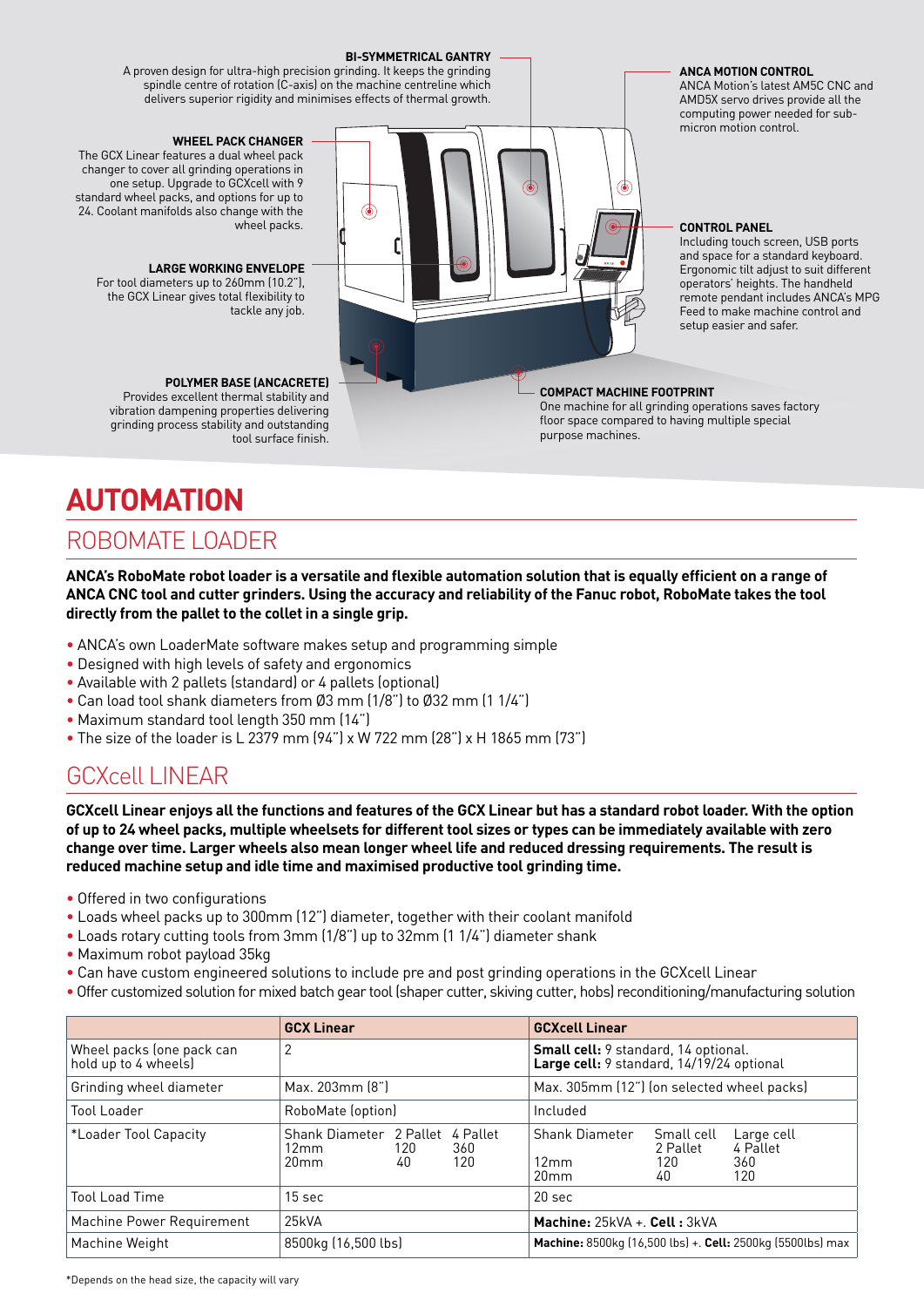# **STANDARD ACCESSORIES**

### WHEEL DRESSERS

**Two wheel dressing options are included. Able to run at 3000RPM, the machine headstock can run a 200mm dresser roll. Additional secondary motorised dresser is suitable for profile wheel dressing. Secondary dresser uses quick change HSK arbor for fast change over times.** 

- Integrated dressing software for complete flexibility of in-process dressing
- Automatically update grinding wheel size after dressing
- Mount plated diamond or aluminium oxide dresser rolls
- On machine dressing ensures zero runout on grinding wheels
- Maintain wheel form and grinding performance to maximise machine productivity

### HIGH ACCURACY HEADSTOCK

Large disk type skiving cutters and shaper cutters require higher headstock accuracy, as the impact of A-axis positional error will linearly increase with diameter. This option improves the A-axis accuracy by a factor of 10. The positional accuracy is now ±0.00034 degrees.

### ACOUSTIC EMISSION MONITORING SYSTEM (AEMS)



Dressing the complex wheel profile is critical; ANCA developed the latest acoustic emission monitoring system (AEMS). AEMS can be taught to pick up the right sound of perfect dressing in a noisy production environment. Built upon a supervised machine learning algorithm, AEMS ensures the wheel profile is dressed within micron accuracy with the least possible time while minimising the size reduction.

# **OPTIONAL ACCESSORIES**

### ONBOARD TOOL MEASUREMENT



Due to the novelty of the skiving cutter, many industry benchmark GMMs (gear measurement machine) have yet to develop inbuilt mathematical models for evaluating the skiving cutter profile.

ANCA's onboard tool measurement evaluate directly against the cutting edge's correct mathematical form is an industry-first innovation.

- Measure the tooth profile against the correct curve
- Measure the tooth spacing
- Generate instant reports without the need to take the tool out of the grinding machine
- Improve process controllability
- Practical closed-loop production process



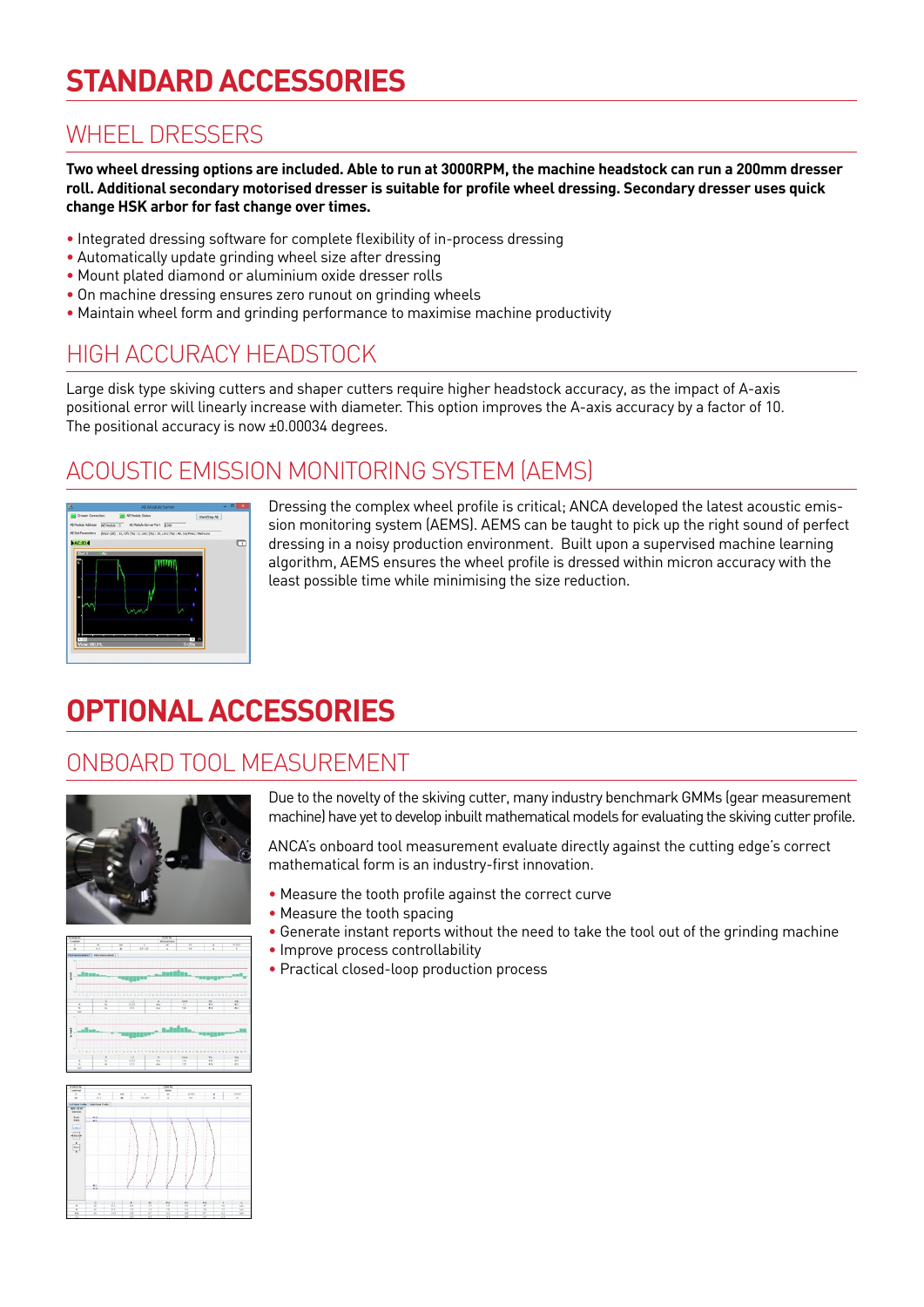### AUTO ADJUSTING COOLANT MANIFOLDS

As wheels are regularly dressed, their diameter will reduce. Auto-adjusting coolant manifolds will move with the reducing wheel diameter to ensure consistent coolant delivery to the grind point. This is essential to avoid tool burn and maintain optimal grinding wheel performance.

### CNC TAILSTOCK

The Travelling Steady (P-axis) is fitted with a tailstock for between centre grinding, ensuring rigid support. Tailstock position and engagement force is fully programmable. A range of replaceable male and female centres are easily changed for fast setup time.

### AUTOSTICK

The AutoStick is the automatic wheel-conditioning system for ANCA's tool grinders. Automatic wheel conditioning improves the life and grinding performance of resin bond grinding wheels. When continually grinding, wheels become glazed or loaded. The sticking process exposes the wheel grit and removes chips (swarf) embedded in the wheel so the wheel cuts better.

### iVIEW



iView is a measuring system that is able to measure the ground tool while it is still in the workholding in the grinding machine. The image of the ground tool taken by the iView camera is compared with an ideal overlay profile which is generated by the iView software.

# **DEDICATED SOFTWARE**







The GCX Linear software package includes multiple software components for manufacturing and resharpening pinion type gear cutters. It includes design, simulation, grinding sequence programming, wheel editing and wheel dressing, tool profile and spacing measurement, direct grinding path compensation supporting full virtualisation of the manufacturing process.

Gear cutting tools, such as skiving and shaper cutters have complex geometries. The design process relies mainly on iterative optimisation. The cutter can be designed from basic gear workpiece data or the transverse section of the enveloping gear on the design station. The skiving kinematics can also be simulated to verify the cutter design and potential collision rectified.

Virtualisation of the entire manufacturing process reduces setup time and scrap, allowing streamlined manufacturing. Software modules include:

**Integrated import wizard –** guides the user through creating the wheel packs and setup grinding points.

**iGrind –** provides dedicated flank index generation grinding operation, supports both stepped and conical rake face, fluting, cylindrical grinding, step geometry editing operations, and more.

**CIMulator3D -** simulate the grinding process and analyse the parameters of each operation.

**Dresser software –** supports standard and formed dresser roll, visualise the dressing process with errors over 1μm highlighted.

**Tool file management –** take your saved tool file straight to the machine or upload it to the tool library.

**Tool measurement -** evaluate tooth profile and spacing according to DIN standard, comparing to correct mathematical model.

**Direct path compensation -** correct tooth profile error by directly compensate the grinding path.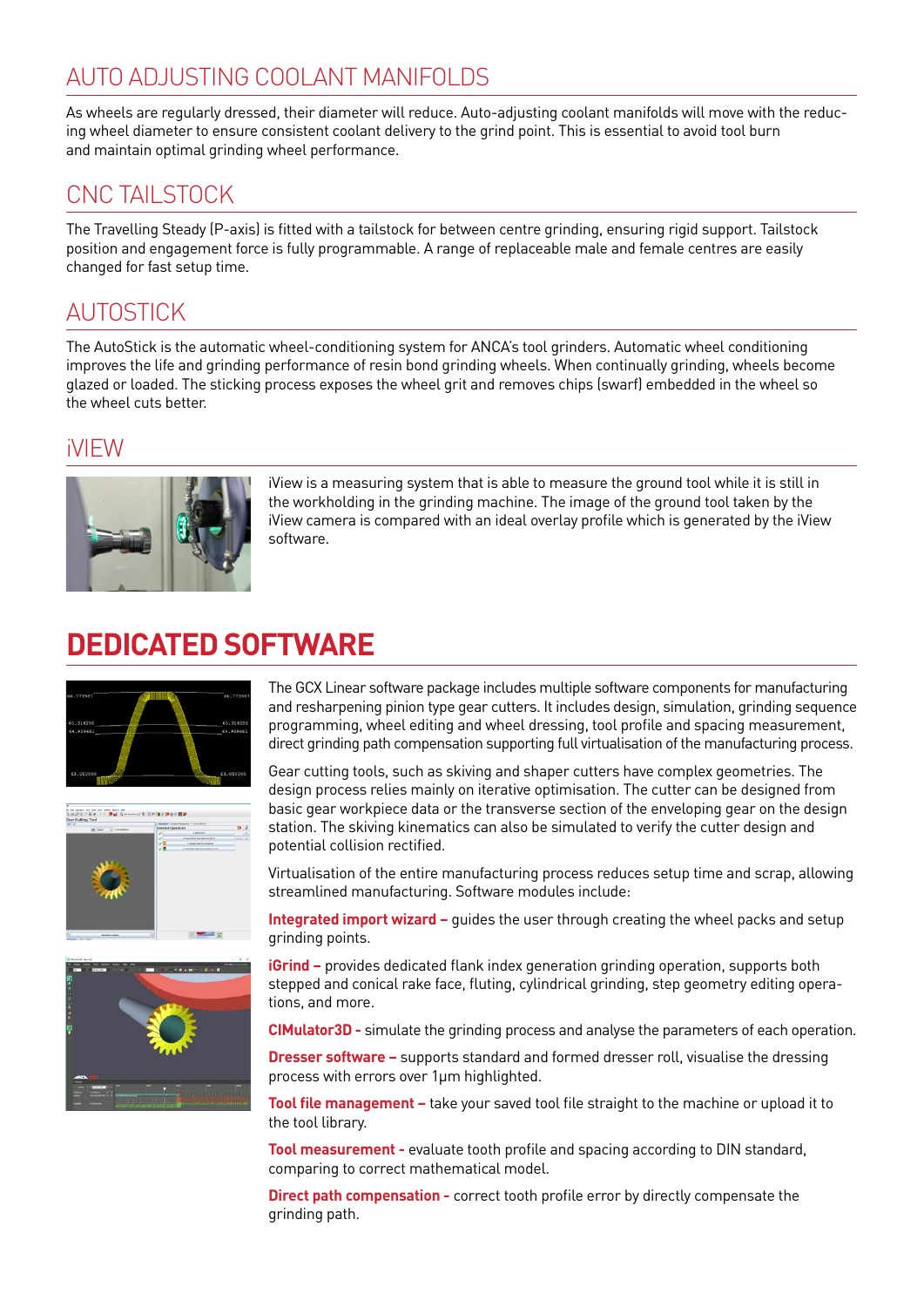# **SOFTWARE OPTIONS**

### CIMULATOR3D



The ability to fully simulate the grinding process using ANCA's patented CIMulator3D software means the entire grinding operation, as well as the final geometry, can be set up and visually verified in 3D. CIMulator3D also provides the benefit of performing process optimisation, maximising machine utilisation and further reducing set-up times.

- The parts can also be accurately sliced and inspected in any orientation providing fine control of the measurement process.
- The ability to import DXF overlays allows comparisons to be made between the simulation and the nominal design.
- All machine models, work holding and accessories are available in CIMulator3D for the entire grinding sequence to be animated and collisions detected automatically.

### *iBALANCE*



iBalance is an ANCA designed wheel balancing system to achieve perfectly balanced wheels. It is a cost-effective system as the iBalance software uses hardware already on the machine.

iBalance enables the balancing of wheel packs in the machine through a semi-automatic process. Wheel packs are balanced by adding weight to the wheel nut at locations indicated by the iBalance software. The software is also able to monitor the wheel balance while the machine is in operation. Some of the benefits of iBalance are:

- Provides improved tool surface finish due to the removal of wheel vibration
- Extends wheel life
- Cost-effective and practical
- User-friendly graphical interface

iBalance has been extended to balance the headstock to support the accuracy requirement for skiving cutters.

### TOOLDRAFT



ToolDraft is used for creating 2D cutting tool drawings from a simulated tool or direct from ToolRoom. This is built on the foundation of CIM3D engine projecting a 3D model into accurate 2D projection views. This will help customers to create drawings of cutting tools manufactured on ANCA machines without relying on third party software.

- Dimension all tool features with tolerances and surface finish requirements.
- Annotate drawing with text, images, and drafting symbols from the drafting symbols library. • Load and save customer defined drawing templates with defined text, line and colour
- styles. • Export drawing as PDF or DXF with ability to print drawings

### MANAGEMENT SUITE



Management Suite provides customers with the ability to manage their tool production, tool files and wheel files. This standalone software comes with three main features:

- REDAX monitors machine production 24/7 in real-time and delivers up-to-date information, greatly enhancing the visibility and control of the tool manufacturing operation. This system will enable customers to improve the productivity of their machines by reducing machine downtime, analysing tool production, and past production history.
- Wheel management is a server-based wheel library which provides means to easily share wheel packs and qualification data between machines.
- Tool management is a server-based application which makes it easy to transfer between simulators and machines. This also maintains version control and history of all tool files. This has user permissions for read/write for better control of tool files.